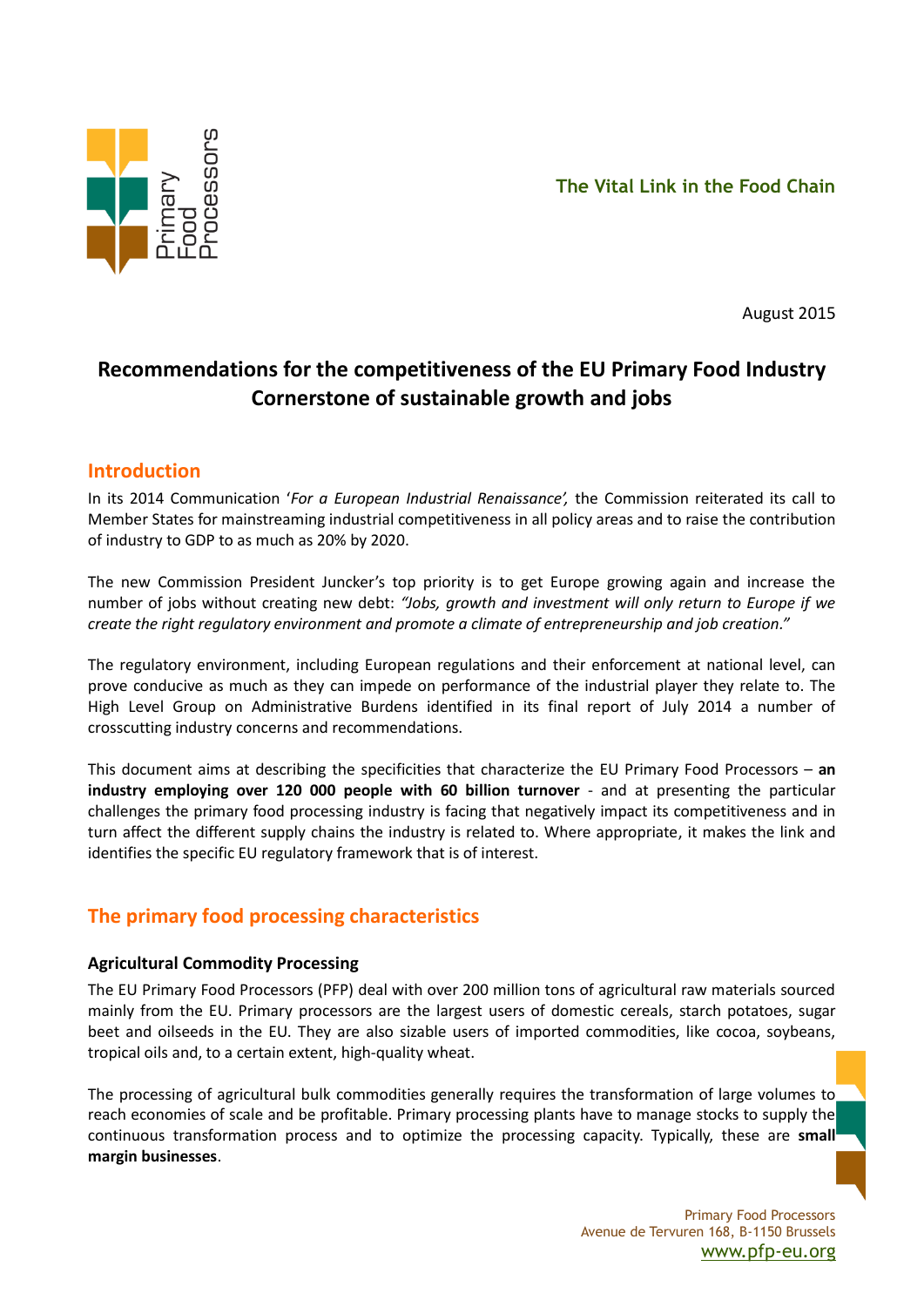## **The Vital Link in the Food Chain**

#### **A central position in food, feed, non-food industrial and energy chains**

PFP play a central role in the food chain, turning agricultural raw materials from farmers into a range of safe and high-quality primary food products for human consumption. The agricultural raw materials they use are often subject to seasonality. PFP sell most of their B2B production to downstream food manufacturers. Only a minor share of their products reaches the market as packaged consumer goods (less than 10%).

As food and feed business operators, the primary food processors have key obligations deriving from the EU food and feed safety legislations.

Besides food and feed, several PFP members also supply bio-based products and ingredients for pharmaceuticals, detergents, plastics, lubricants, biofuels, paintings, cosmetics, textile and other industrial production. This is the reason why they feel their contribution to achieve the goals of the bio- based economy is of major importance.

## **1. Reducing costly regulatory burden and improving efficiency**

## *Recommendation 1: Maintain the current principles of the General Food Law Regulation, but check the impact of diverging interpretation and hence enforcement at Member State level*

The EU food legislation is extremely comprehensive. Primary food operators' main objective and responsibility is to deliver safe products to the market. They make use of their production-specific risk assessments and know-how, together with HACCP and given EU legal product contaminants and pesticides limits, in order to achieve safety for their food products with no need for further prescriptive rules by the legislator.

The Fitness Check of the General Food Law Regulation is an appropriate way of ensuring that the fundaments of our legal framework are still serving their purpose. In particular, this exercise should **put emphasis on diverging interpretation at national level and on discrepancies between the overall intentions of the GFL Regulation and the aims and objectives of secondary legislation,** which do not always match.

### *Recommendation 2: Abstain from imposing country-of-origin labelling to the EU primary food products*

The Food Information to Consumers Regulation requires the Commission to consider a possible mandatory labelling of country of origin. This could affect single ingredient products or ingredients, which represent more than 50% of a food.

PFP welcomes the European Commission report to the European Parliament and Council regarding the mandatory indication of the country of origin or place of provenance for unprocessed foods, single ingredient products and ingredients that represent more than 50% of a food, which was issued on 20 May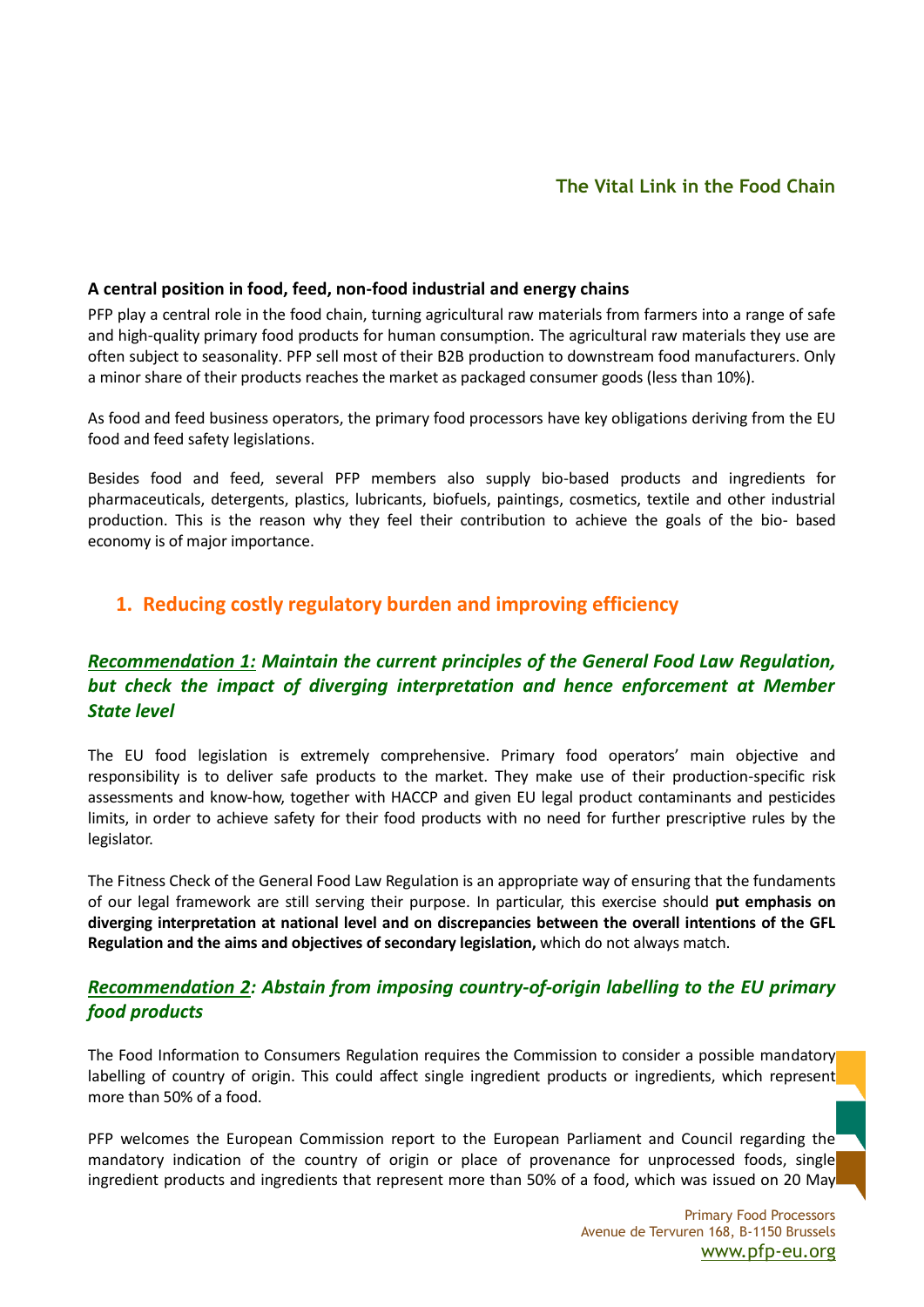## **The Vital Link in the Food Chain**

2015.<sup>1</sup> This report clearly stipulates that introducing a mandatory origin labelling would increase the complexity of the food supply chain, by requiring the adaptation of sourcing practices, traceability systems, production process of the final products, packaging & labelling process as well as marketing practices. According to the report, mandatory labelling would lead to a segmentation of the internal market, possible nationalisation of food supply chains and trade disruptions, whilst making the final products more costly to the consumers.

PFP support the Commission's views that keeping the status quo, i.e. current EU voluntary origin labelling rules, is the only realistic option. PFP have previously illustrated that any other option would have considerable repercussions on supply and processing, due to the fact that **our industries regularly need to use raw materials from multiple EU and non-EU sources**. In addition**, it would not bear real benefits to consumers, as country of origin labelling is wrongly perceived as indicator for quality or safety**.

## *Recommendation 3: Reflect on the use of LCA methodologies for hot-spot analysis and for continuous improvement of environmental performance and existing sustainability schemes.*

The markets we serve have faced pressure to improve the environmental performance of our production processes "from cradle to grave". This has in part been driven by legal sustainability requirements in the biofuels sector, but also through voluntary initiatives from food industry, retail and other sectors. Methodologies for Life Cycle Assessment (LCA) have been developed by the Commission (i.e. Product Environmental Footprint) and scientific research centers in parallel with industry initiatives to assess specific environmental performance of their products. Moreover, over the last years, sustainability certification schemes from companies, customers and stakeholder platforms to improve sustainability criteria in their sourcing of raw materials have multiplied.

Today, **primary food processors face a risk of fragmentation of their supply streams, with implications on the availability of raw materials, the efficiency of processing and of logistics**, because of differences in private sustainability requirements and due to possible divergences in sustainability definitions applying in downstream food/feed and non-food markets. PFP would therefore encourage keeping LCA methodologies especially in the context of the EC Product Environmental Footprint methodology on a voluntary basis and allow each link in the supply chain to drive their own rules (Product Category Rules) for assessing the environmental performance of their products as they have the best knowledge of their processes.

<sup>1</sup> Report from the Commission to the European Parliament and Council regarding the mandatory indication of the country of origin or place of provenance for unprocessed foods, single ingredient products and ingredients that represent more than 50% of a food (COM(2015) 204 final), available at [http://ec.europa.eu/food/food/labellingnutrition/foodlabelling/docs/com\\_2015\\_204\\_f1\\_en.pdf.](http://ec.europa.eu/food/food/labellingnutrition/foodlabelling/docs/com_2015_204_f1_en.pdf)

<u>.</u>

Primary Food Processors Avenue de Tervuren 168, B-1150 Brussels [www.pfp-eu.org](http://www.pfp-eu.org/)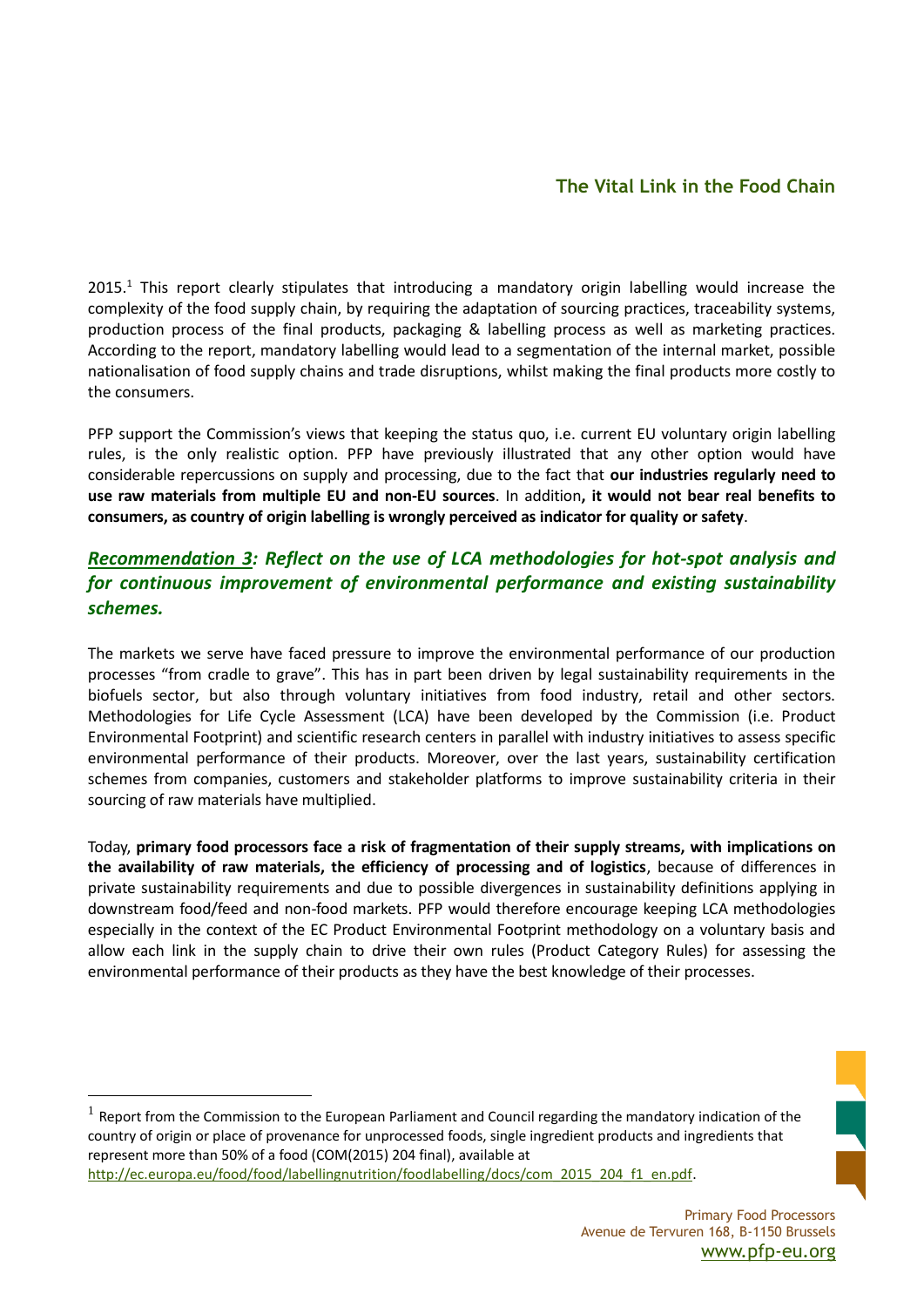## *Recommendation 4: Set up the European Energy Union enabling users to have access to competitive energy sources.*

Over the last decades, our industries have made considerable investment to achieve significant gains in energy efficiency and in turn to reduce costs for energy supplies. Although this effort still continues, companies today need energy sources that are more competitive and with reduced carbon intensity to maximize production and remain competitive at an international scale. The setting up of a European Energy Union with sources of energy that are diversified in terms of geographic origin and technology used should meet industry expectations. In this context, biofuels could play a role in Europe's energy mix.

## *Recommendation 5: Favour education and awareness raising on healthy lifestyles rather than targeting food with nutrient-related taxes.*

Obesity is due to a variety of factors that may include food intake but also insufficient caloric expenditure (due to lack of physical activity), the socio-economic environment and genetic predispositions.

Intending to solve obesity with tax measures, and in particular discriminatory taxes as attempted by some Members States, are not an effective approach for tackling complex diet and lifestyle-related problems. Such measures are arbitrary and discriminatory and penalise all consumers, regardless of how balanced their diet is or how healthy their lifestyle is. Discrimination based on subjective criteria leads to an unfair competition between foods and may lead to market distortions by creating unfair competition between similar products and by triggering a substitution effect. These measures also impact primarily low income populations. **Education and awareness raising initiatives on healthy lifestyle, and ensuring the availability of nutritious food to all population groups, and at affordable prices, can be more effective than nutrient-related taxes on certain foods**.

## **2. Sustainable agricultural productivity increase**

## *Recommendation 6: Continued support for an ambitious CAP and for securing the supply of EU agricultural raw materials*

The CAP will remain pivotal in securing constant and regular access to high-quality and safe agricultural raw materials (mainly maize, wheat, soybeans, sugar beet, starch potatoes, rapeseed, sunflower seed…) in sufficient quantities. PFP endorses the development of the CAP **enabling European farmers to better respond to market signals**. When necessary, the European Commission should apply the established market management instruments in a balanced way. Equally, it should address extreme market price volatility and availability of agricultural raw materials.

Finally, the EU proposal for national opt-out from the use of authorised GMOs in their territories, will be seriously challenging the competitiveness of our industries through serious impediments to the internal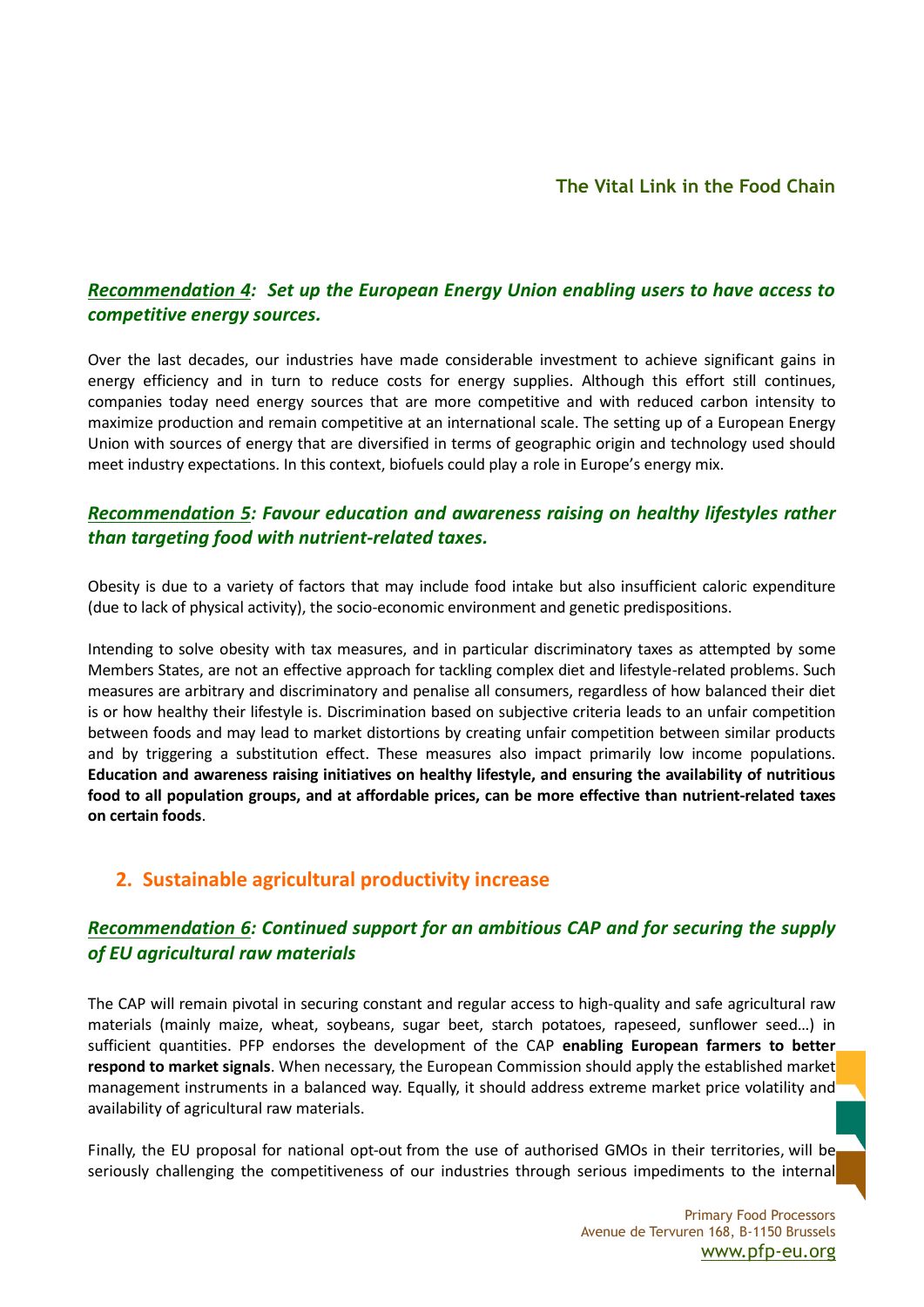market functioning. Besides, several EU Primary Food Processors that need to complement supplies with imported raw materials are among the food industry groups **calling for European policy makers to introduce a technical definition of "zero" for the sampling and testing of non-authorised GM material by extending the limited scope from 'feed only' to 'food and feed'**. Any solution must provide certainty for European food processors to continue supplying high quality and safe agricultural commodities from a wide range of origins.

#### *Recommendation 7: Enhance agricultural research and innovation efforts*

One of the Primary Food Processor's key challenges will be to secure the availability of sustainable agricultural raw materials grown on limited arable land, to produce more in the context of a sharp increase in global demand. This requires a strategic vision on the long-term evolution and viability of the European agricultural sector.

There is a need for the European Commission and Member States to strengthen agricultural research and innovation with a view **to improving agricultural production and productivity while reducing its environmental impact both in the short and long term**. This will require the use of new breeding technologies, of new varieties, which at the same time allow reducing the use of inputs: make more with less. Communicating about how our food is produced to avoid rejection by consumer groups should also be given higher attention.

## **3. Market drive and policy incentives**

## *Recommendation 8: Better coordination between EU policies that affect supply chains and markets*

The regulatory framework in Europe is far-reaching and complex. Numerous linkages exist between crosscutting policy areas such as industry competitiveness. This is the case regarding **policies on environment, climate change, energy, agriculture, health, food and feed, trade, development, research and innovation**. Policy measures can pursue contradictory or at least not mutually supportive objectives. The messages it delivers to the EU primary food processors are not enhancing confidence in the business environment and are at best confusing. **We need commitments from the European legislator for better coordination between the different EU policies and Directorate-Generals, when decisions are taken that affect our supply chains and the markets we serve.**



Primary Food Processors Avenue de Tervuren 168, B-1150 Brussels [www.pfp-eu.org](http://www.pfp-eu.org/)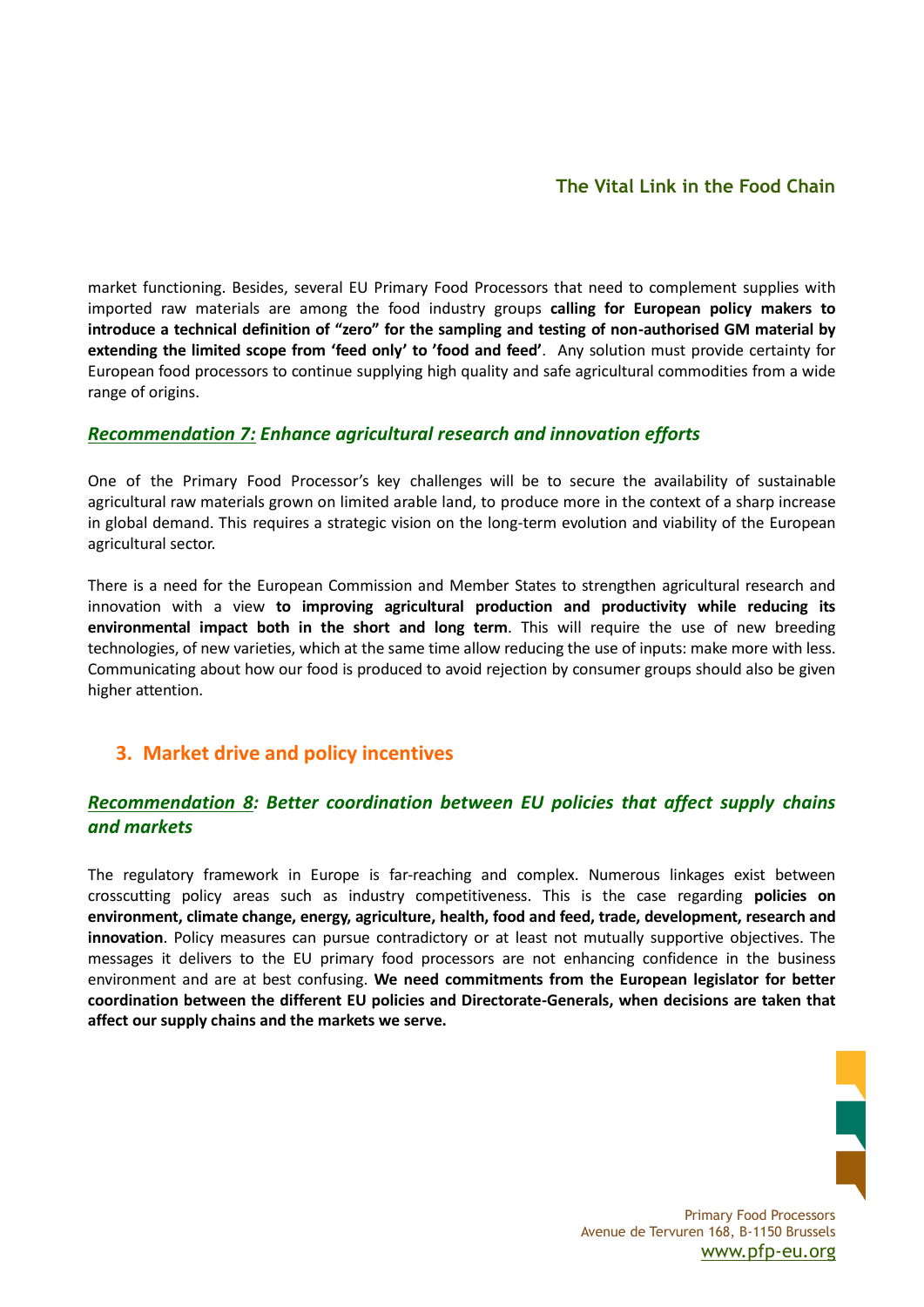## *Recommendation 9: A concrete implementation of the recommendations contained in the Lead Market Initiative report on bio-based products<sup>2</sup> , taking a holistic and coordinated approach at EU, Member States and regional levels*

Innovation and finding new outlets for existing processing chains is at the heart of the competitiveness boost that the bio-based economy can bring to Europe's food chain, including a regulatory framework, which encourages innovation in the first-processing industry. Besides food and feed, PFP sectors have a long tradition of processing renewable raw agricultural materials to produce ingredients for pharmaceuticals, detergents, plastics, lubricants, fuels, paint, paper, cosmetics and other industrial products. PFP members are keen to apply new know-how and innovation to their processes to provide new, safe and eco-efficient products. PFP urges the Commission to acknowledge the current achievements of our sector in the bio-based economy.

The implementation of the recommendations of the Lead Market Initiative on bio-based products published by DG Enterprise in 2011 aimed at enhancing the uptake of bio-based products through EU standardisation; some PFP members already take part in this process at the European Standardisation Committee TC/411 on bio-based products. Raising awareness about the bio-economy and developing public procurement for innovative and green products are two other key areas under the remit of DG GROW's expert group on biobased products that would clearly boost the development of EU-made bio-based products. PFP urges the Commission to give the necessary guidance and support to both the CEN Committee 411 on bio-based products and its expert group on bio-based products throughout their work.

## **4. Being competitive in European and global markets**

## *Recommendation 10: Facilitate the access of EU first-processing industries to global markets*

PFP supports the promotion of regulatory convergence with our trading partners. This should imply encouraging partners to apply equivalent standards. In general, unfair competitive advantage of imports that do not meet the EU environmental and sustainability criteria and are not subject to a comparable regulatory market framework by protecting EU production to the extent necessary should be balanced out.

## *Recommendation 11: Negotiators should strive not to put the competitiveness of primary food processing sectors at risk by making concessions on market access*

For Primary Food Processors exposed to international competition, a level-playing field with imported

1 2

[https://biobs.jrc.ec.europa.eu/sites/default/files/generated/files/policy/2011%20Lead%20Market%20Initiative%20LMI%20Biobased](https://biobs.jrc.ec.europa.eu/sites/default/files/generated/files/policy/2011%20Lead%20Market%20Initiative%20LMI%20Biobased%20Products%20Priority%20Recommendations.pdf) [%20Products%20Priority%20Recommendations.pdf](https://biobs.jrc.ec.europa.eu/sites/default/files/generated/files/policy/2011%20Lead%20Market%20Initiative%20LMI%20Biobased%20Products%20Priority%20Recommendations.pdf)